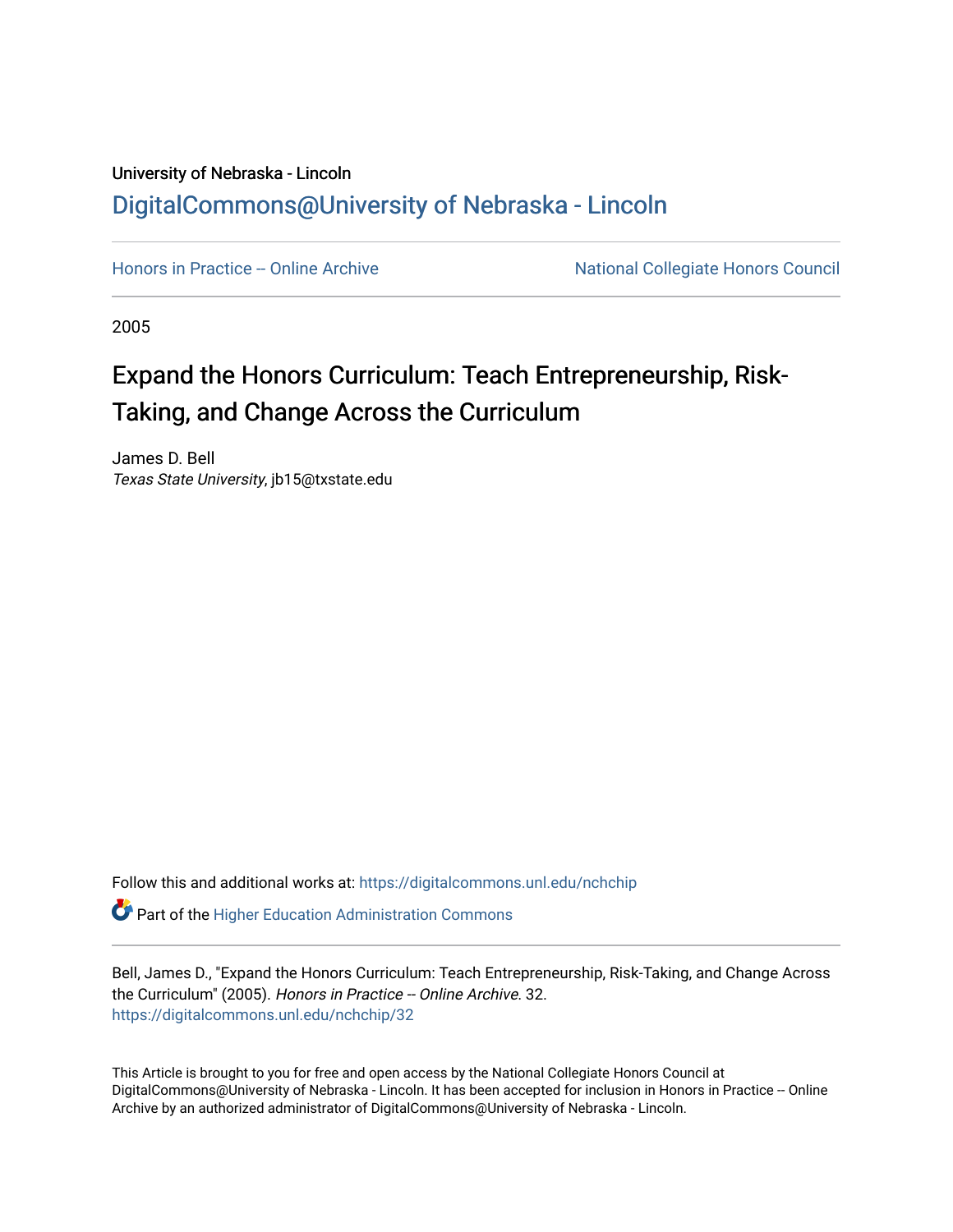JAMES D. BELL

# **Expand the Honors Curriculum: Teach Entrepreneurship, Risk-Taking, and Change Across the Curriculum**

#### **JAMES D. BELL**

**TEXAS STATE UNIVERSITY**

### **ABSTRACT**

Having students apply what they study and learn is a principal goal of all educators. This article describes a course, "Entrepreneurship, Leadership, and Team Building: Identifying and Applying Best Practices," that was developed and taught in each of the last two years for a University Honors Program. Students not only learned but applied this learning as they effected minor and major change on campus. In addition, this article provides background information relevant to professors interested in offering a similar course and shares projects, outcomes, and a full-course structure.

#### **"'SO WHAT?' ISSUE"**

Honors Programs and Honors Colleges at the over 700 colleges and universities that are institutional members of the National Collegiate Honors Council attract top academic students.

At our university, over 600 students are enrolled in the Honors Program, and ninety-five percent represent majors "other than" business. More than ninety percent of these bright students will never enroll in a business class, nor will they take any course in entrepreneurship or small business. I believe this experience is typical of what occurs on most college campuses where majors, concentrations, and minors in entrepreneurship are offered but not taken by the majority of students attending and graduating from these universities.

I also believe that many minors and majors in leadership focus more on thinking than on doing, and, by examining and practicing how entrepreneurs aggressively enact change, we can include a valuable learning component in the curriculum.

The goal of this article is to encourage and guide administrators and professors as they expand entrepreneurship and leadership course offerings to students across the university.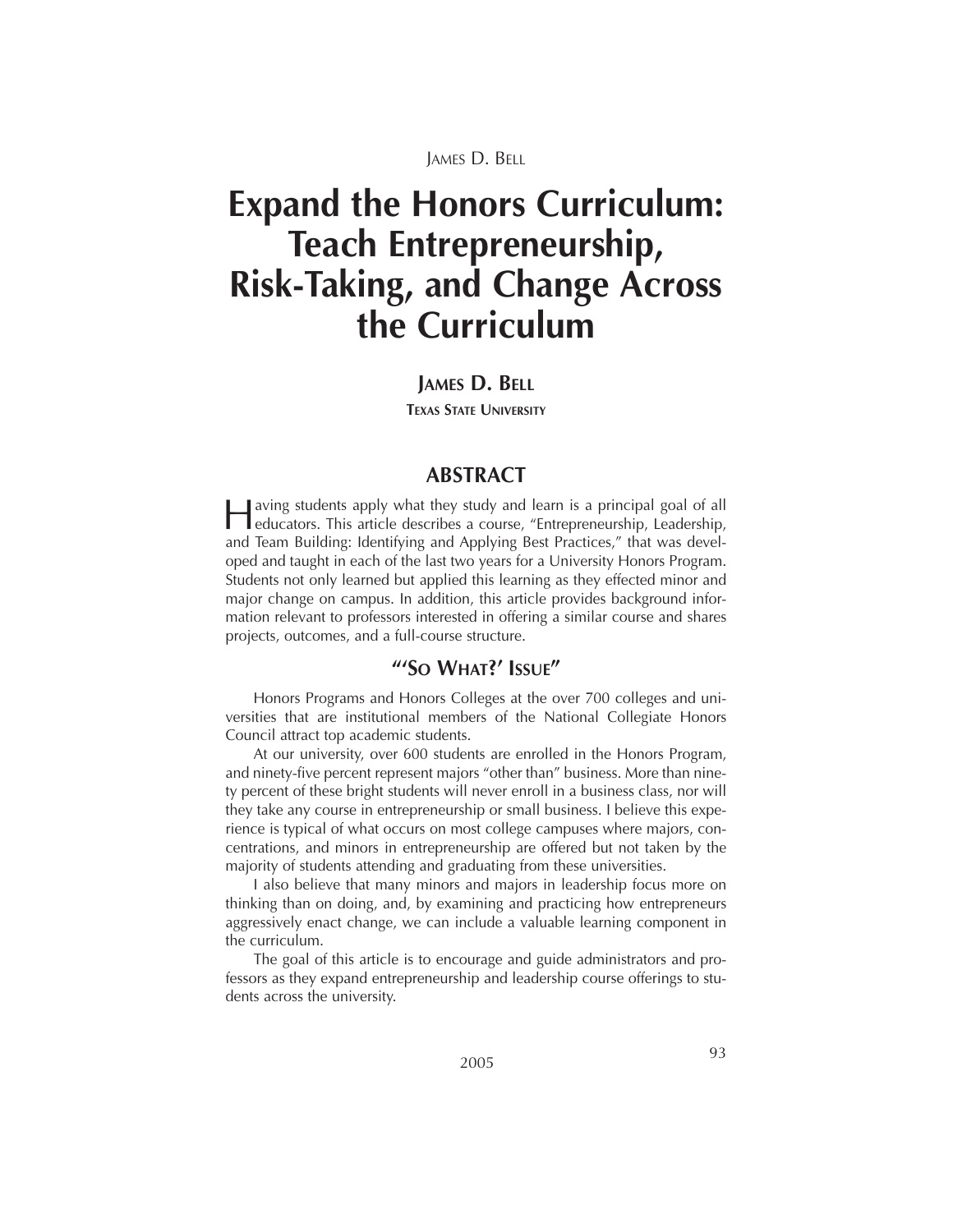### **INTRODUCTION**

Is entrepreneurship more than starting and running businesses? Do entrepreneurs exist in private **and** public arenas? Are students on all campuses and in all majors inherently focused on being successful, making a difference, and developing skills in entrepreneurship and leadership? Assuming the answers are "yes," this article provides guidance, strategy, and detail on how courses in entrepreneurship may be modified to target such non-business majors on any campus.

Specifically, a successful "Studies in Entrepreneurship" course (Mgmt. 4350), housed in the College of Business Administration, was modified by changing the course project from writing a business plan to effecting and instituting change on campus. Further, a university honors program offered and promoted the course, which was targeted to non-business freshmen and sophomores. The course was first taught in spring 2003 and again repeated in fall 2004.

Here is a brief description of the modified course.

### **"STUDIES IN ENTREPRENEURSHIP" COURSE BACKGROUND**

Management 4350, "Studies in Entrepreneurship," was first offered on our campus in 1999 and has been taught to more than 800 students—99% being business majors. The course provides presentations by entrepreneurs on Tuesdays and, on Thursdays, work on business plans of the students' choosing. For more information on the course, refer to this web link: http://www.business.txstate.edu/users/jb15/MGT4350/default.htm

Since 1999, more than 100 successful entrepreneurs—representing the public and private sectors, big and small enterprises, young and old, men and women, minority and non-minority—have spoken at Texas State University. Just a few of the "tutors for enterprise success" have been:

- Sam Barshop, founder of La Quinta (Inns) and President of Barshop-Oles Development;
- Herb Kelleher, founder and former President, Southwest Airlines;
- Peter Holt, President, Holt Enterprises, Caterpillar, and the San Antonio Spurs;
- Stacy Bishkin, President, BBH Exhibits, Inc.;
- Tom Meredith, former CFO, Dell Computer;
- Red McCombs, CEO, McCombs Enterprises (includes Clear Channel Communications and the recently sold Minnesota Vikings);
- Mike Levy, Founder and Publisher, *Texas Monthly*;
- Admiral Bobby Inman, former Director of the (US) NSA and founder of MCC.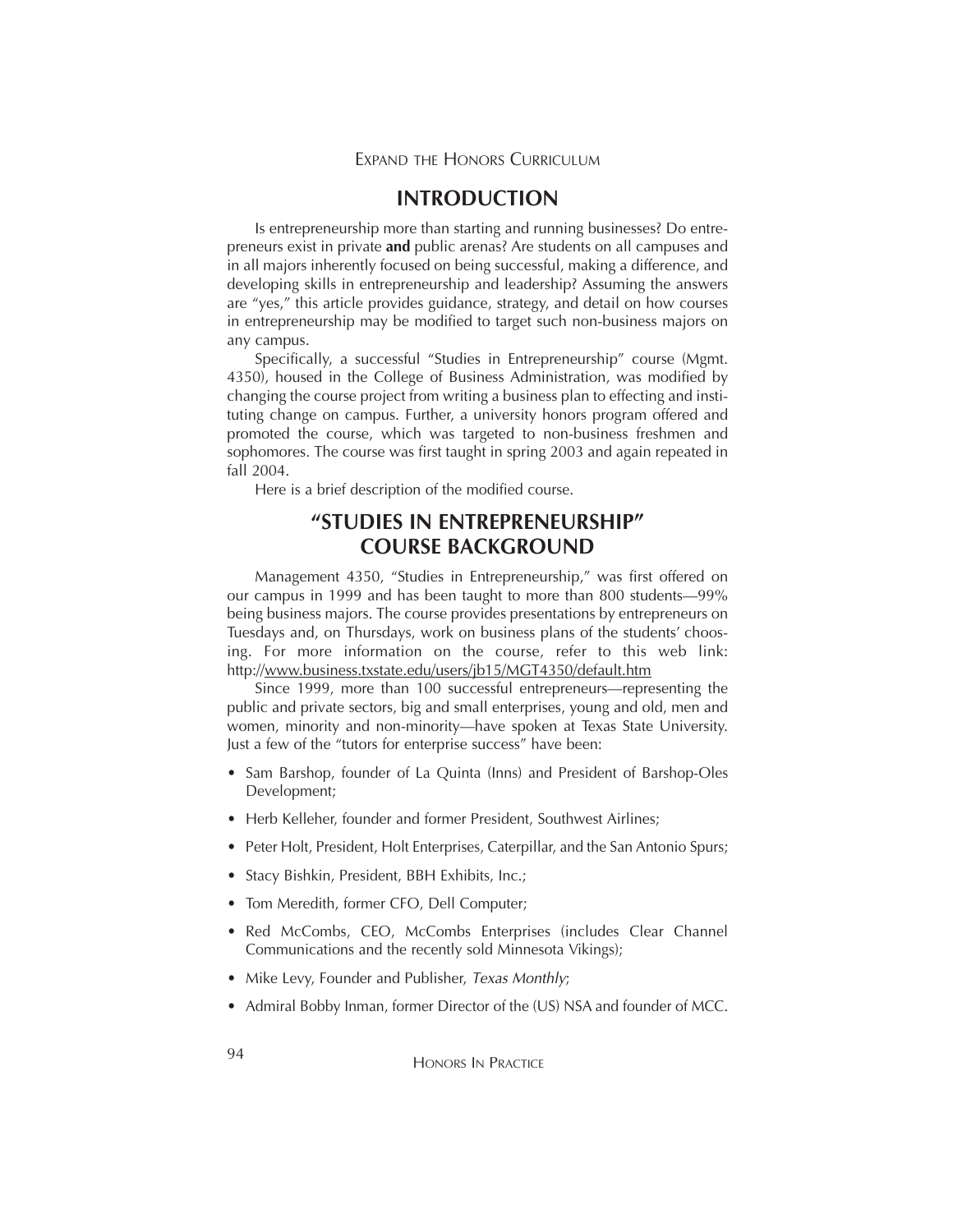#### JAMES D. BELL

The names of many of the speakers are household words. Others are success stories known only in their industry. They represent big business, small business, non-profits, and captive entrepreneurship (i.e. entrepreneurial activity within a business structure).

### **CABLE TV AND A TEXTBOOK**

Tapes have been made of all presentations, and each has been edited to fit a 55-minute time frame. Since fall 2002, more than seventy selected videotapes have been shown on local cable television. Further, because of the class, twenty-nine "entrepreneurial stories" appear in a recently published book and CD entitled *Profiles in Entrepreneurship: Leaving More Than Footprints* (Thompson / Southwestern Publishers, 2004; available on Amazon).

In addition, although only one day each week is devoted to writing and presenting business plans, students enrolled in the "Studies in Entrepreneurship" class have placed second in 2002 and again in 2003, winning \$7,000 for two different business plans, at the Ernst Young/Nasdaq New Enterprise Creation Competition sponsored by Ball State University.

### **ENTREPRENEURSHIP ACROSS THE CURRICULUM**

Although "Studies in Entrepreneurship" could be labeled successful, 99% of students that enrolled were majoring in business, and I was interested in teaching entrepreneurship to students other than business majors. In fall 2002, working with the Director of the University Honors Program, I created an honors course entitled "Entrepreneurship, Leadership, and Team Building: Identifying and Applying Best Practices." Although the course was modeled after the "Studies in Entrepreneurship" course, the honors version was different in that it targeted non-business students who were freshman- and sophomorelevel honors students. In addition, creating change on campus was the course focus rather than creating business plans.

This honors course was designed to spark genuine interest in creating and identifying opportunities for change on campus and especially for turning ideas into substance and into tangibles. Finally, instead of having invited guest speakers, the course used selected stories, videotapes, and a CD all taken from the book *Profiles in Entrepreneurship: Leaving More Than Footprints*, which highlights key concepts such as opportunity recognition, leadership, risk assessment/taking, decision making, compensating for limited resources, guidance and mentoring, and more, delivered by entrepreneurs who previously spoke on campus.

#### **HONORS 3393**

This modified course required students to work in groups/teams and create campus-based projects that identified a process, program, or system that was not being implemented or that could be done better; the teams then worked to develop a plan and strategy to turn their proposed change(s) into reality.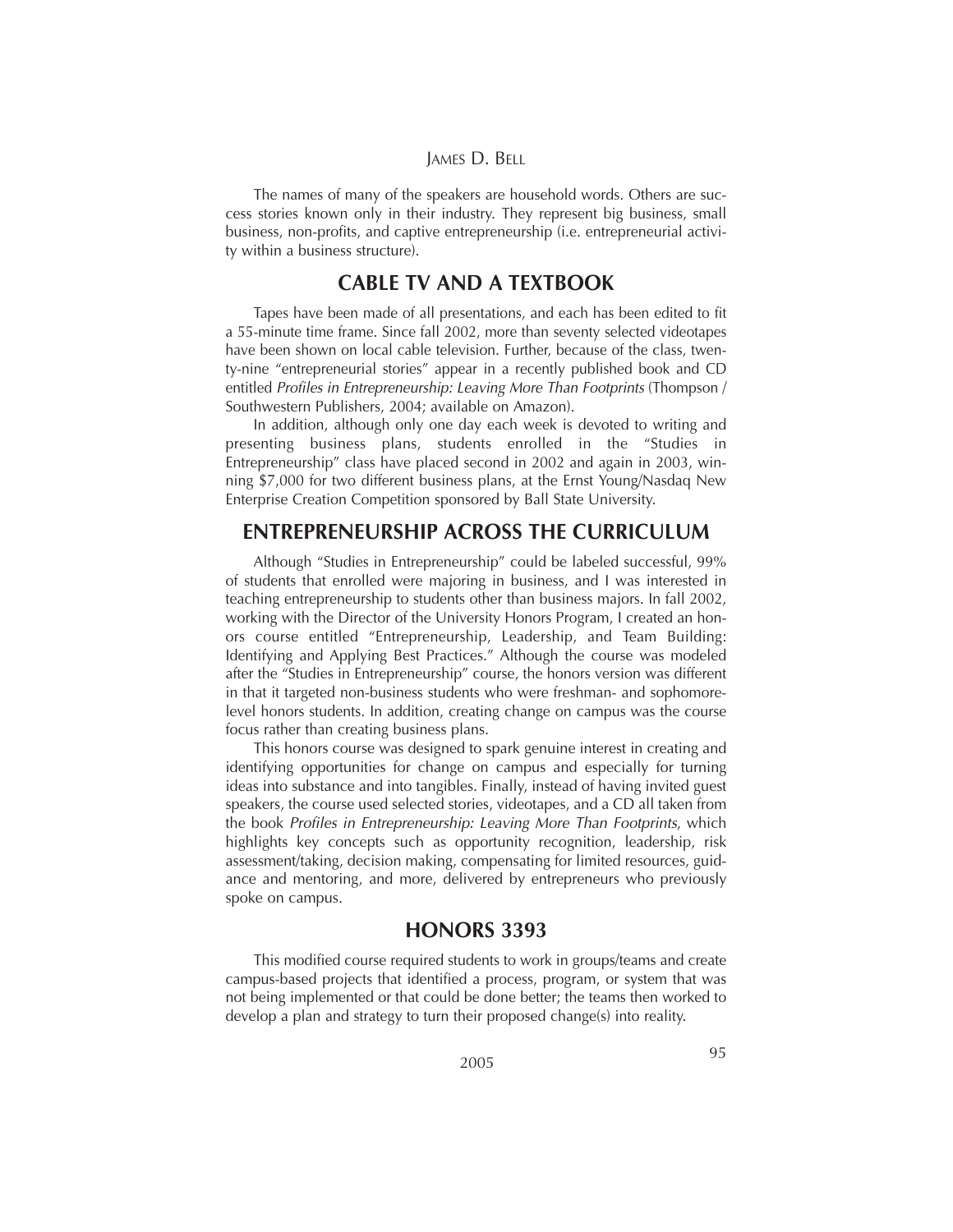#### EXPAND THE HONORS CURRICULUM

Student teams pilot-tested their plans and prepared written reports identifying what they did and explaining why, where, when, with whom, and how they did it. They identified what worked and what didn't as well as what they would do differently in the future to improve the strategy and plan. Student teams presented the contents of these reports to the class as oral presentations.

The course enrolled students from pre-med, psychology, advertising, government, mass communication, nursing, and biology majors among others.

The results from 2003 and 2004 were impressive. The students became "intrapreneurs" and actually changed processes and policies as well as creating new programs at the university. Samples of changes included:

- adding a student crises and suicide hotline on campus;
- linking all computer labs on campus to "allow" only duplex (two-sided) printing and saving an estimated \$9,000 in printing costs each semester (this change was supported and legislation was passed by the Student Senate at the University);
- creating a tutoring program sponsored by the Honors College;
- creating employment assistance for Honors College students;
- modifying the campus recreation center's policy for outdoor exercise;
- working to create themed honors housing in the dorms;
- sponsoring an all-campus beautification program where students from campus organizations worked together to clean and spiff-up the campus each semester;
- creating an Honors Coffee House to be operated by an outside vendor with a percentage of sales going to support the Honors Program;
- improving the university's campus tours as well as a campus trolley system; and
- instituting an on-line suggestion improvement box for the campus community.

Three students from the course had their paper accepted by the National Collegiate Honors Council Conference, and they presented their findings and "change/creations" in Chicago in fall 2003. In Chicago they shared their entrepreneurial experiences and distributed copies of the class syllabus.

As noted previously, rather than create a new course on entrepreneurship, I modified "Studies in Entrepreneurship" and taught it to students enrolled in our University Honors Program. This "modified course" theme is being repeated to forestall objections from faculty members who may say they don't have time to create a new course.

The next segment describes the modified entrepreneurship course; details the changes/modifications made; includes a syllabus for Honors 3393S; and provides outcomes, student reflections, recommendations, and conclusions.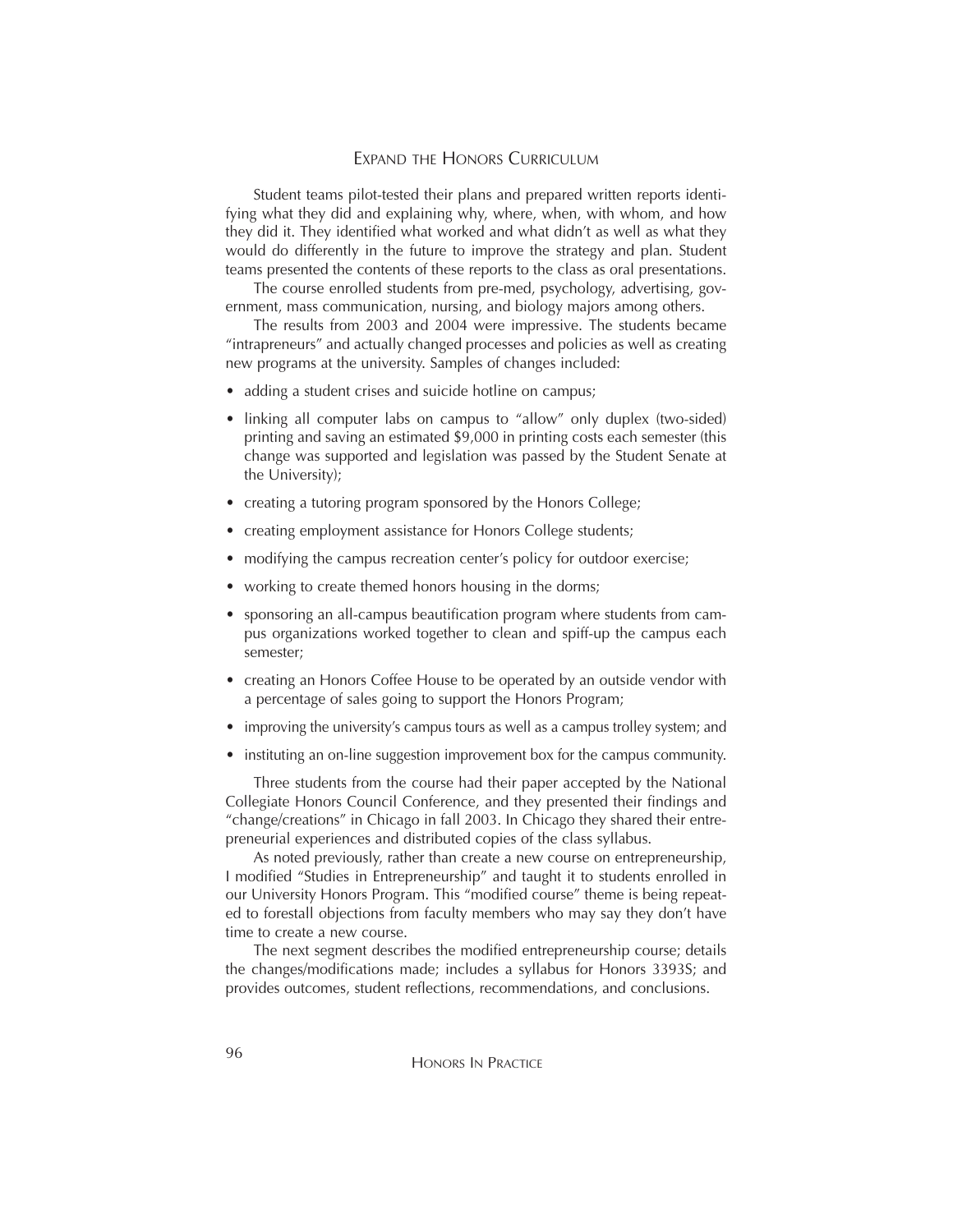### **HONORS COURSE STRUCTURE**

This course sought to identify characteristics needed to become an entrepreneur or intrapreneur (someone who works within a large enterprise). The course also examined how to build a team, how to build and sustain a guiding coalition and how to effect change; it also explored leadership principles necessary for team initiated and directed projects to succeed and prosper. Through selected videotapes and entrepreneurial stories, students learned how creativity and idea generating is necessary for change, growth, and improvement.

### **COURSE SYLLABUS**

### **COURSE DESCRIPTION:**

This writing intensive seminar examines the "life stories" of selected entrepreneurs, identifies leadership qualities that may have contributed to success, and explores research-based principles necessary for groups to become teams and for teams to become high performing. The course output/tangible is for students to work in teams, identify potential needed/necessary "changes" that might be implemented, and work to effect and initiate these changes.

### **COURSE OUTCOMES, GOALS, AND OBJECTIVES**

After completing the course, students will have:

- identified idea generating strategies and opportunities available in the university, local, and regional communities;
- identified and categorized leadership qualities needed to attract followers and to build a guiding coalition;
- identified how individual leadership qualities possessed by class/seminar participants compares with leadership qualities possessed by successful entrepreneurs and leaders;
- created an individual and team-based action plan designed to improve and build upon leadership qualities already possessed;
- worked in groups and created campus-based projects which required the group to become a team and to have moved through specific stages necessary for the team to become high performing;
- completed an action-based, tangible change project.

### **SEMESTER COURSE OUTLINE**

#### **Weeks 1-2**

View select video portions of the entrepreneur speaker CD and read select transcripts of successful entrepreneurs to identify sources of ideas as well as idea-generating techniques necessary to stay current.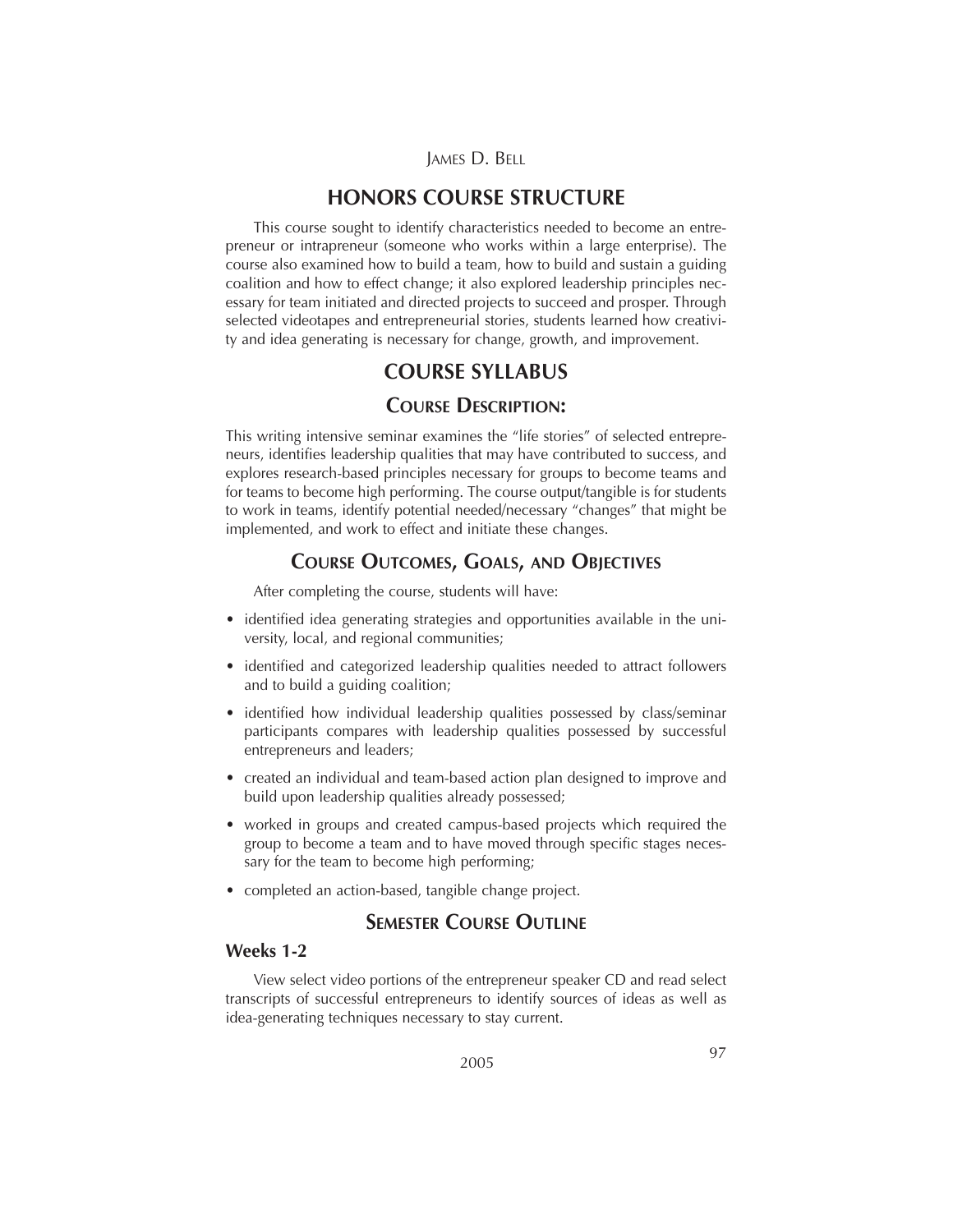#### EXPAND THE HONORS CURRICULUM

#### **Assignment**

Students form groups/teams, and the teams individually and collectively begin to list strategies for identifying opportunities and/or for improving selfselected campus/community-based existing practices. Teams select preliminary projects related to campus-based innovation or improvement of existing practice.

#### **Weeks 2-6**

Review research-based techniques and principles designed to help a group become a team and progress through team stages. Introduce leadership and team member skills and activities required in high performing teams.

#### **Assignment**

Students work individually and collectively to create listings of team or group necessities and problems as well as to identify leadership characteristics necessary for success. Students evaluate their past performance and contributions as team members and then identify task or maintenance functions where improvements are sought and needed. In addition, student groups create vision and mission statements, identify their project target, develop specific goals, break goals into tasks and delegate the work to individual team members as well as create project time-lines and milestones.

#### **Weeks 6-9**

Continue to introduce leadership and team-based research intended to educate and challenge team members to develop and further refine skills possessed. Students initiate and continue working on their team-based projects.

#### **Assignment**

Teams submit their preliminary project related to a campus-based innovation or improvement of existing practice.

#### **Weeks 9-12**

Students discuss project successes and impediments and receive constructive feedback from all class teams.

### **Weeks 12-15**

Students submit a team-prepared written report documenting their campus/community project and focusing on the six helpers—who, what, when, where, how, and why—as well as describe outcomes. Students also orally present the results of their project, receive feedback from the other teams, and prepare a "what was learned" analysis of the experience.

### **TEXTBOOK AND/OR LEARNING RESOURCES**

*Profiles in Entrepreneurship: Leaving More Than Footprints w/ CD* (David Nelson and James Bell, Thompson /Southwestern Publishers, 2004).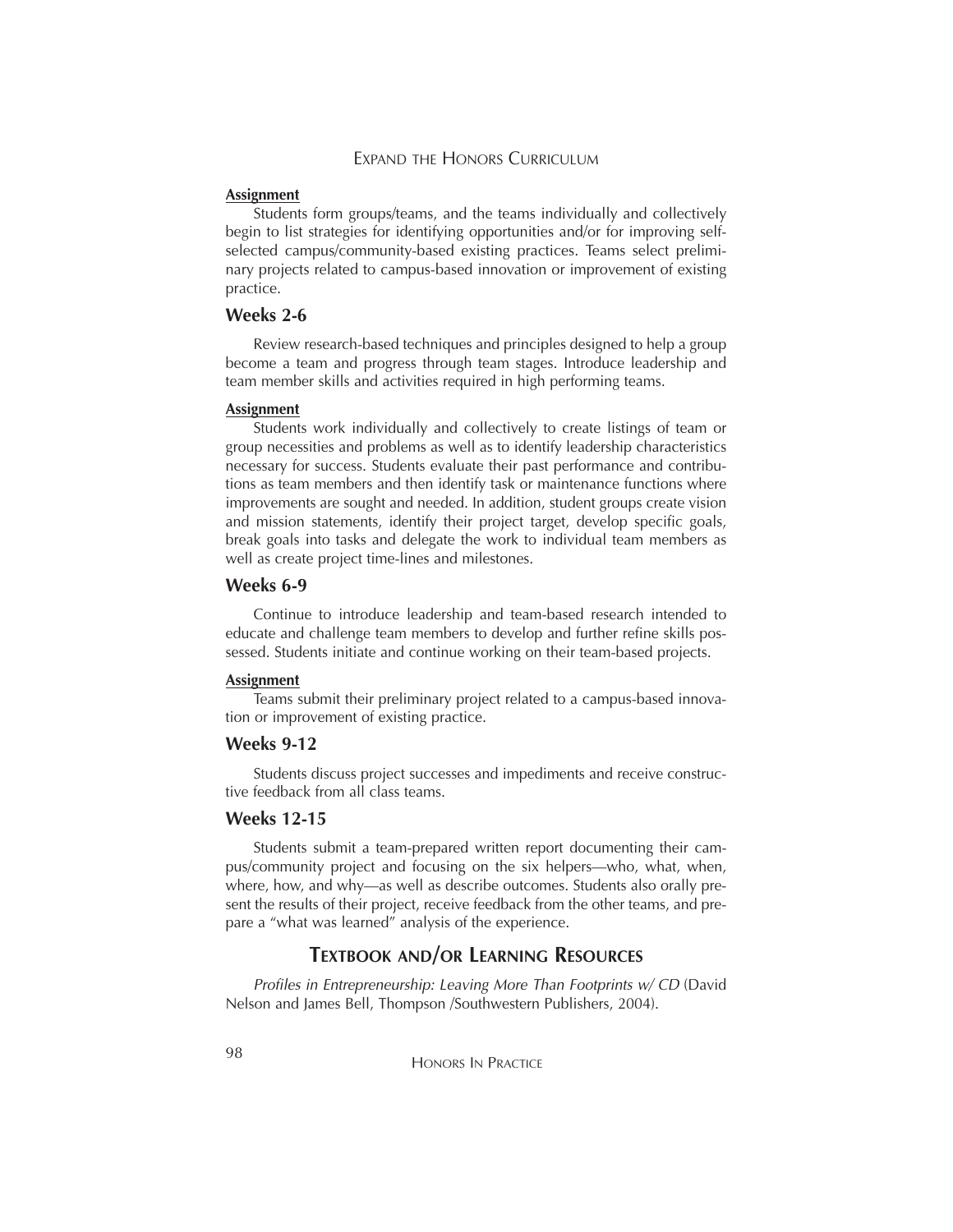#### JAMES D. BELL

*Packet of materials* developed by the instructor and available for purchase at the University Bookstore. (Materials have previously been used to deliver inhouse education and professional development for for-profit and not-for-profit businesses and organizations.) Expected cost not to exceed \$20.

### **ASSESSMENT OF STUDENT LEARNING**

- 1. Attendance and informed participation at seminar sessions (10%)
- 2. Preliminary Written Group Project Report (due week 8) (15%)
- 3. Individual assessment of the quantity and quality of contributions, commitment, and attitude of team members. (10%: 5% week 8; 5% week 14)
- 4. Written Group Project Report (due week 14) (50%)
- 5. Team Oral Presentation (weeks 13 and 14) (15%)

### **Course Grading**

90 $>$  =A; 80 to 89=B; 70 to 79=C; 60 to 69=D; <60=F

### **Course Bibliography**

Candace A. Allen. *The Entrepreneur as Hero*. Federal Reserve Board of Dallas Publication, 1998, Volume 2 Number 1.

Jon R. Katzenbach and Douglas K. Smith. *The Discipline of Teams: A Mind Book-Workbook For Delivering Small Group Performance*. Wiley Publishers, 2001.

Leigh Thompson. *Making the Team: A Guide for Managers*. Prentice Hall, 2000. John P. Kotter. *Leading Change*. Harvard Business School Press, 1996.

- Jon R. Katzenbach and Douglas K. Smith. *The Wisdom of Teams*. Wiley Publishers, 1996.
- Marcus Buckingham and Curt Coffman. *First, Break All the Rules: What the World's Greatest Managers Do Differently*. Simon & Schuster, 1999.

### **STUDENT REFLECTIONS**

Here are selected student comments and reflections about the course and the experience.

- "The dictionary defines an entrepreneur as: A person who organizes, operates, and assumes the risk for a business venture. This overall definition by no means truly characterizes an entrepreneur. For one thing, no one entrepreneur is the same. They may sometimes share characteristics, but rarely do we find two entrepreneurs with the same drive, focus, and attributes. The definition also leaves out the idea and thought process before the organization even begins."
- "When I first learned that I had to think of an idea to change the campus or community, I was honestly petrified. I had only lived here for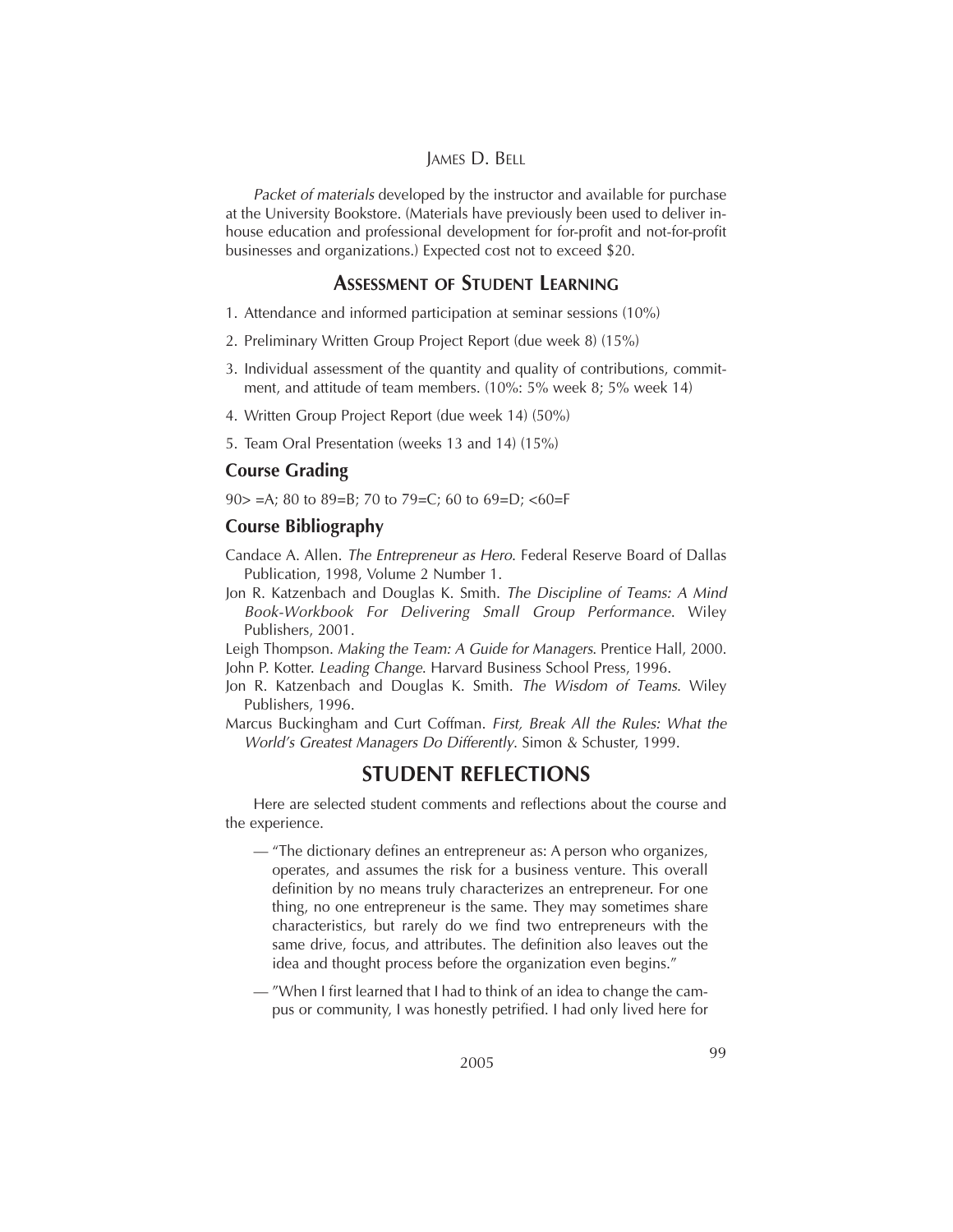#### EXPAND THE HONORS CURRICULUM

two weeks and didn't even know how to drive to Wal Mart; yet I had to come up with this really great idea for Texas State. Fortunately, after I calmed down and became accustomed to my surroundings, I started to see things to change everywhere. Sometimes it takes me a while to situate myself in a new environment, but when I do, I can easily strive…."

— "When I was told in this class we were to find problems on our campus and work to solve them, I was shocked. I was so accustomed to complaining about certain things on our campus, but I never thought of actually doing something about them!

In order to be a successful entrepreneur, there are certain characteristics one must possess. I think that I share some of these qualities, such as enthusiasm, passion, and dedication. I am excited with the idea of facing a new challenge or problem which I must work through to overcome. I am very passionate about the work I do and the activities I commit to. I am extremely dedicated and don't give up easily."

- "I am similar to every entrepreneur we have studied in that I am optimistic, and I march to the beat of my own drum. Also, I feel my focus and initiative are strong entrepreneurial qualities that will benefit me in the future."
- "The class has opened a new door in my life. I am now aware of what it takes to become a successful entrepreneur. Even though I do not possess all of the characteristics of an entrepreneur, I know what I have to do to get there. I have learned that an entrepreneur is not a job or a career; it is a lifestyle."
- "What does it take to be the best? This question is just as subjective as 'what came first, the chicken or the egg?' There are textbook definitions of what characteristics an entrepreneur needs to succeed, and many entrepreneurs are the textbook entrepreneur character profile. The combination of networking, research, self-motivation, and goal orientation is what I believe to be the most important."
- "The ability to find resources occurs either by networking or research. Many people would not consider networking a resource, but I believe that anything that is used to gain knowledge is a resource. After considering what we have done in this class, networking works in a spider-web form. It starts with a couple of people that an entrepreneur communicates with, and then the cycle keeps going until and beyond the knowledge acquired. Networking is essential in creating a guiding coalition, which is the best way to gain influence over the decision makers. The guiding coalition is what is